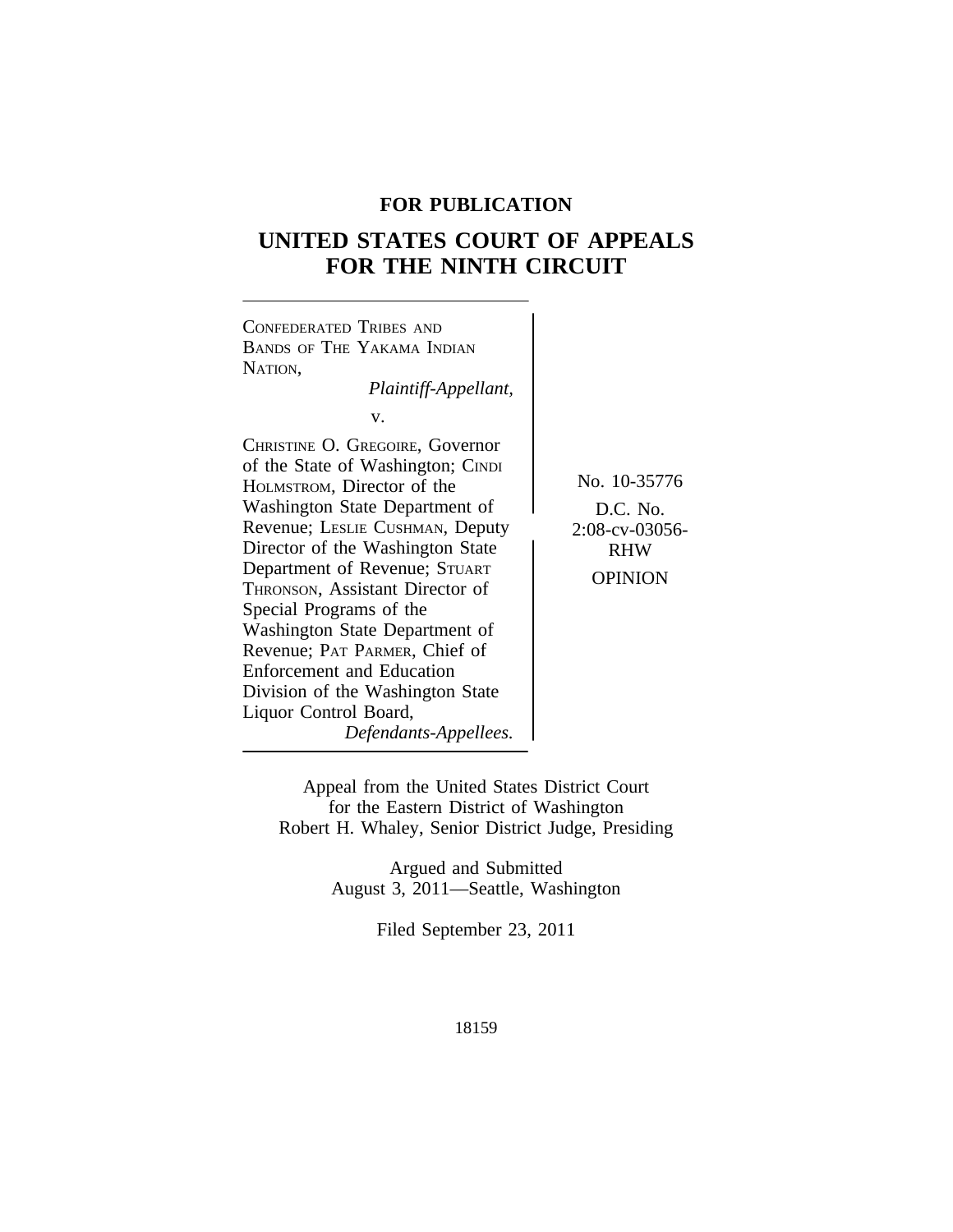Before: John T. Noonan, Jr. and Milan D. Smith, Jr., Circuit Judges, and Andrew J. Guilford, District Judge.\*

> Opinion by Judge Milan D. Smith, Jr.; Concurrence by Judge Guilford

<sup>\*</sup>The Honorable Andrew J. Guilford, United States District Judge for the Central District of California, sitting by designation.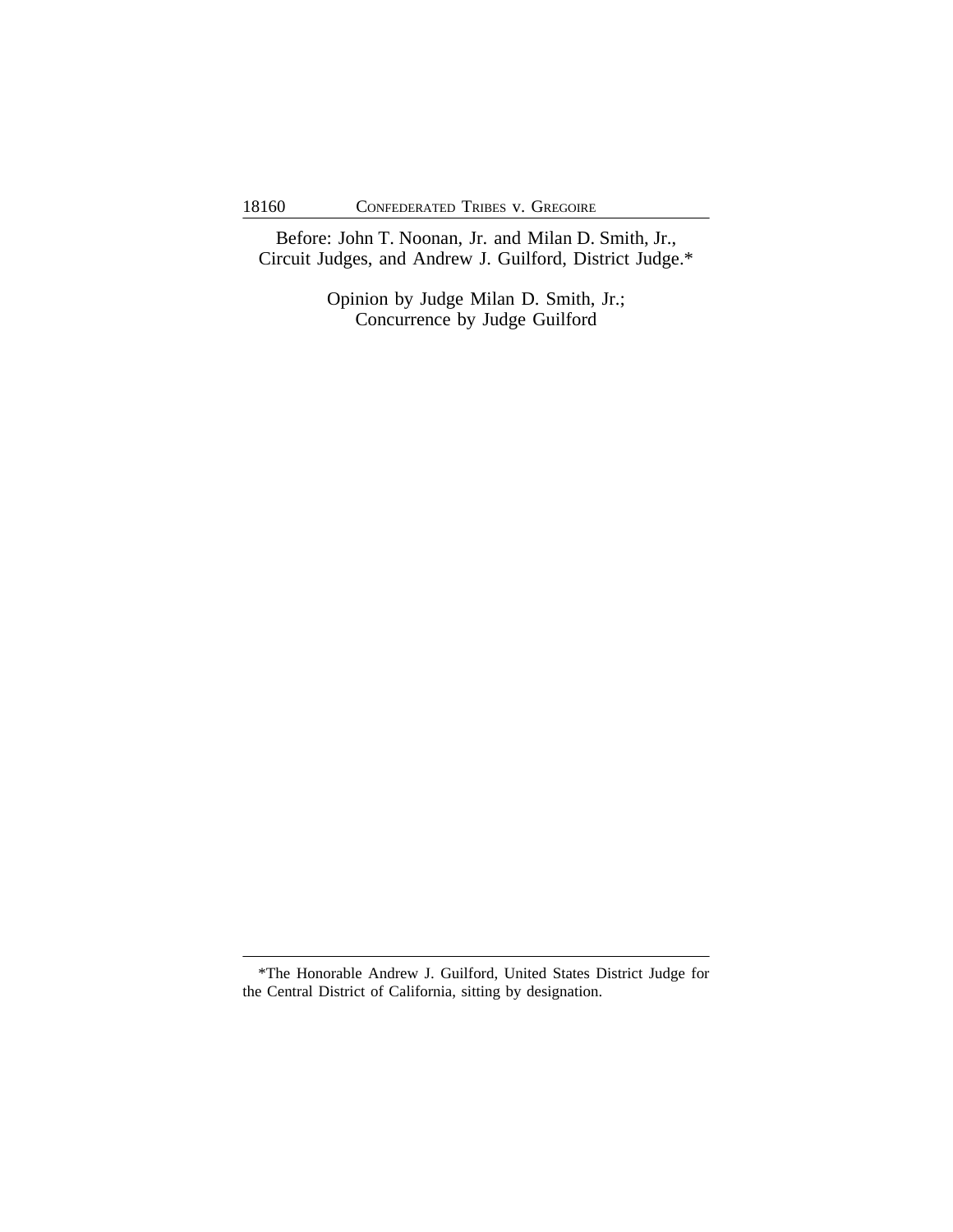## **COUNSEL**

Phillip E. Katzen, Cory J. Albright, and Zach Welcker; Kanji & Katzen, PLLC, Seattle, Washington, for the appellants

Robert M. McKenna, Attorney General of Washington, Heidi A. Irvin, David M. Hankins, and Robert K. Costello, Office of the Attorney General, Olympia Washington, for the appellees.

## **OPINION**

M. SMITH, Circuit Judge:

States lack authority to tax Indian tribes or registered members of Indian tribal organizations absent a clear authorization from Congress. *Cnty. of Yakima v. Confederated Tribes & Bands of the Yakima Indian Nation*, 502 U.S. 251, 258 (1992). The Tribes of the Yakama Nation (the Yakama or Tribes) claim that this principle of Indian tax immunity has been violated by the State of Washington's current cigarette excise tax, which the Tribes argue leaves their retailers liable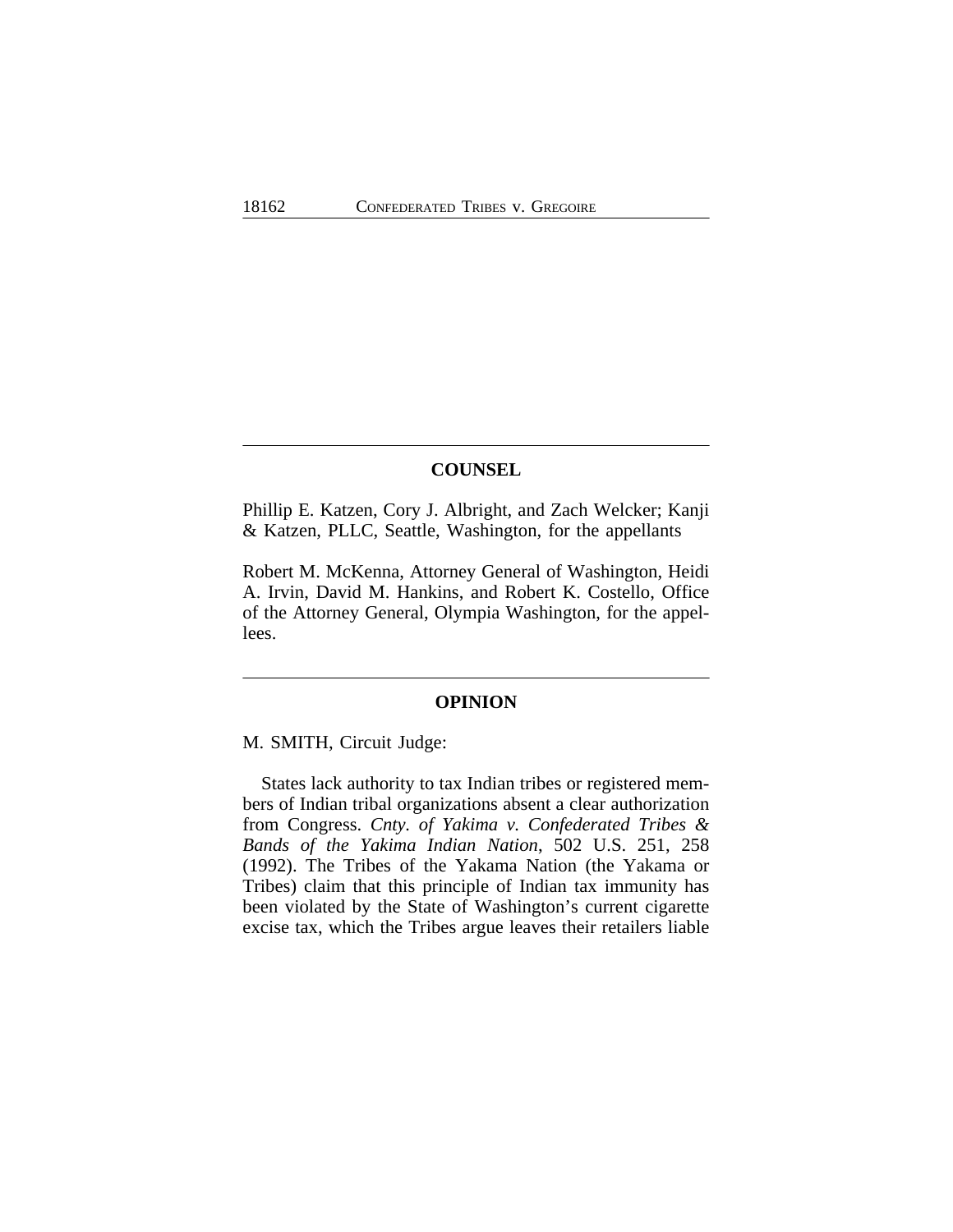for payment of the tax when retailers sell cigarettes to non-Indians.

In 1978, a three-judge district court held that the legal incidence of the Washington cigarette tax did not fall on the Tribes. *Confederated Tribes of Colville Indian Reservation v. Washington*, 446 F. Supp. 1339 (E.D. Wash. 1978). In 1980, the Supreme Court agreed with the three-judge court and upheld the validity of Washington's cigarette tax and its requirement that tribal retailers collect the tax from non-Indian cigarette purchasers. *Washington v. Confederated Tribes of the Colville Indian Reservation*, 447 U.S. 134, 159-61 (1980). Although some elements of Washington's cigarette tax law have been modified over the past thirty years, we conclude, as did the district court in awarding summary judgment to the State, that none of those changes has materially altered the legal incidence of the cigarette tax approved of in *Colville*, and we affirm.

## **FACTUAL AND PROCEDURAL BACKGROUND**

#### **A. The Washington State Cigarette Tax**

The State of Washington levies a general excise tax on all cigarettes sold, used, consumed, handled, possessed or distributed within the State. *See* Revised Code of Washington (RCW) §§ 82.24 *et seq.* (the Act or cigarette tax); *see also id.* §§ 82.24.020, 82.24.026. This excise tax is levied "at the time and place of the first taxable event and upon the first taxable person within [the] [S]tate." RCW § 82.24.080(2).

The cigarette tax primarily is collected from licensed cigarette wholesalers, who purchase tax stamps from the Washington Department of Revenue (the Department), and then affix the stamps on each package (or other unit) of cigarettes they distribute to retailers. RCW § 82.24.030; *see also* Wash. Admin. Code (WAC) § 458-20-186(101)(b). Wholesalers are required to affix the stamps prior to their distribution of ciga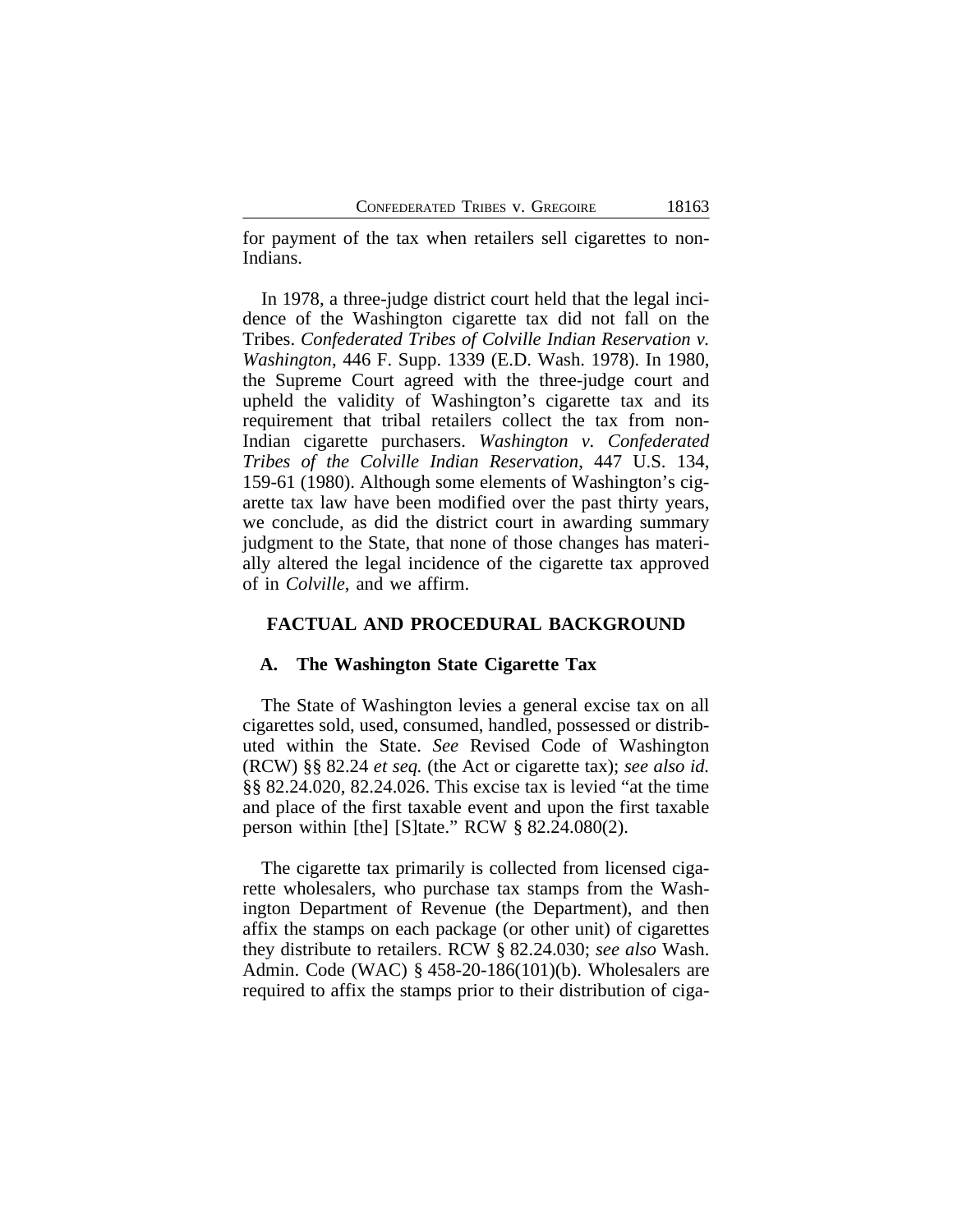rettes to retailers. RCW §§ 82.24.010(8), 82.24.030; WAC § 458-20-186(101)(b). Only licensed wholesalers may possess unstamped cigarettes, and only then under certain conditions. RCW §§ 82.24.040(2), 82.24.050.**<sup>1</sup>** Moreover, only licensed wholesalers may purchase or obtain cigarette stamps. RCW § 82.24.040(3). Transporting or selling unstamped cigarettes may constitute a misdemeanor or a felony. RCW §§ 82.24.110, 82.24.250, 82.24.260.

"Licensed wholesalers are compensated for affixing the stamps at the rate of \$6.00 per thousand stamps affixed." WAC § 458-20-186(201)(b). Wholesalers who affix cigarette tax stamps "may, if they wish, absorb five one-hundredths cents per cigarette of the tax and not pass it on to purchasers without being in violation of the Act or any other act relating to the sale or taxation of cigarettes." RCW § 82.24.020(2). If a wholesaler posts a bond with the State, it may defer payment of the tax for up to thirty days. *See* WAC § 458-20- 186(201)(b) ("Payment for stamps must be made at the time of purchase unless the wholesaler has prior approval of the [D]epartment to defer payment and furnishes a surety bond equal to the proposed monthly credit limit."). This arrangement gives the wholesaler a grace period within which to collect the amount of the cigarette tax from retailers prior to paying it over to the Department.

The Act contains several provisions exempting certain entities and persons from its strictures. For example, RCW § 82.24.020 allows enrolled members of federally recognized Indian tribes to "purchase cigarettes from an Indian tribal

**<sup>1</sup>**Collection from wholesalers who affix stamps is not the exclusive means of collecting the tax. The Department collects the tax by other means with respect to cigarettes that are *not* sold by Washington retailers. For example, when a manufacturer gives away cigarettes for advertising, promotional, or other purposes, the manufacturer pays the tax directly to the Department. WAC § 458-20-186(101)(d), (602)(f). When a Washington resident purchases cigarettes from an *out-of-state* retailer, the resident pays the tax directly to the Department. *Id.* § 458-20-186(602)(g).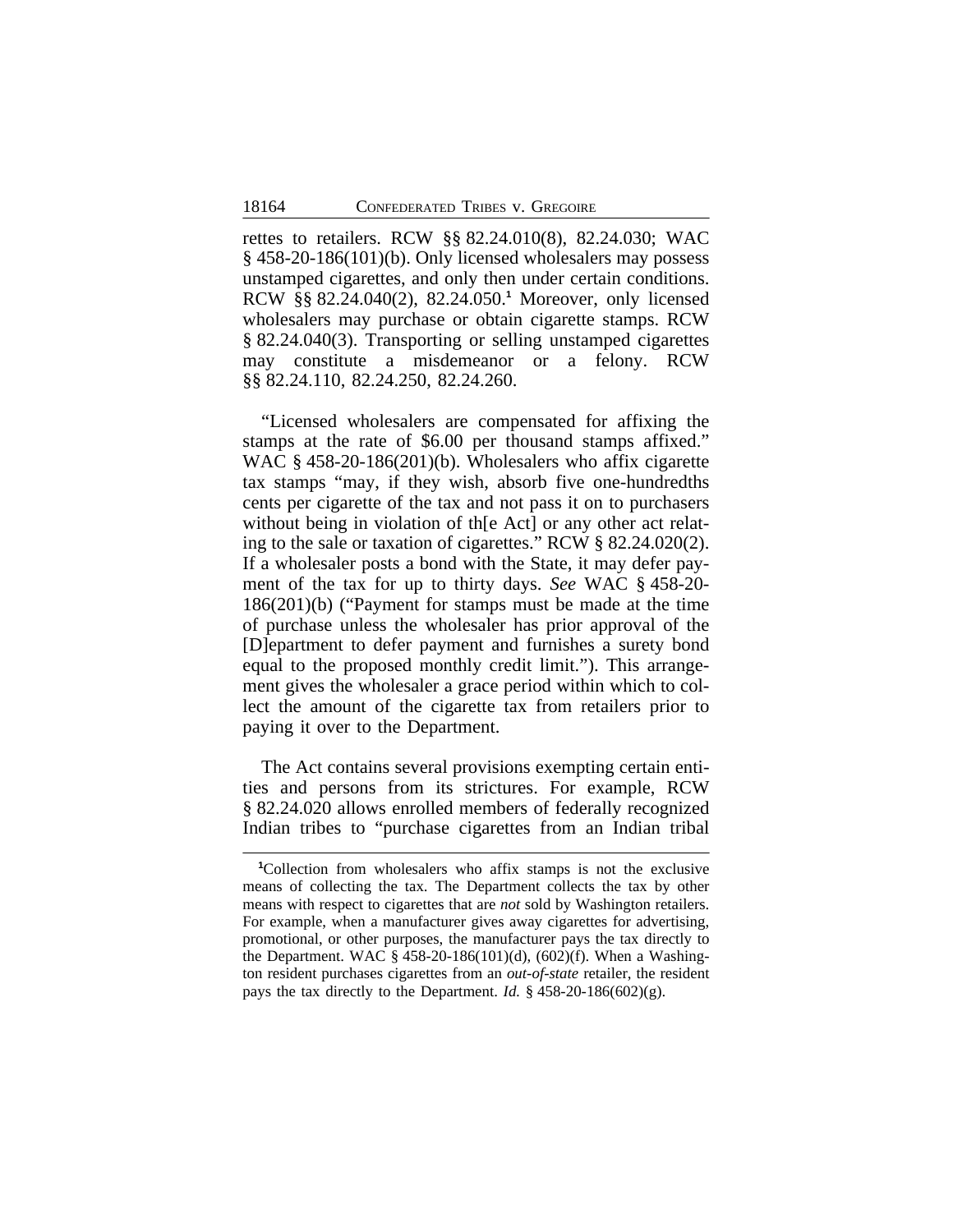organization under the jurisdiction of the member's tribe for the member's own use *exempt from* the applicable taxes imposed by this chapter." RCW § 82.24.020(4) (emphasis added).**<sup>2</sup>** Section 82.24.250 allows Indian tribal organizations to possess *unstamped* cigarettes provided they "give[ ] notice to the board in advance of receiving unstamped cigarettes and . . . within a period of time after receipt of the cigarettes as . . . the person . . . cause[s] stamps to be affixed in accordance with RCW [§ ] 82.24.030 or otherwise malkes] payment of the tax required." RCW  $\S$  82.24.250(7)(c).

Also exempted from the notice, stamping, and cigarette tax requirements of the Act are lawful transactions covered by cigarette tax compacts between Indian tribes and the State under RCW §§ 43.06.450 *et seq.*, wherein an Indian tribe imposes a tribal tax in lieu of the State tax. *See also id.* § 82.24.020(5) (terms of contract under compact statute control over conflicting provisions of chapter 82.24). This exemption was added in 2001 "to promote economic development, provide needed revenues for tribal governments and Indian persons, and enhance enforcement of the state's cigarette tax law, ultimately saving the state money and reducing conflict." RCW §§ 43.06.450; 43.06.455(3), (8).

(c) An Indian tribal organization with respect to sales to enrolled members of the tribe,

a person who is in lawful possession of unstamped cigarettes and who intends to sell or otherwise dispose of the cigarettes shall pay, or satisfy its precollection obligation that is imposed by this chapter, the tax required by this chapter by remitting the tax or causing stamps to be affixed in the manner provided in rules adopted by the department.

**<sup>2</sup>**Another section of the Act, RCW § 82.24.260, provides similar language clarifying the exemption:

<sup>(1)</sup> Other than:

<sup>(</sup>a) A wholesaler required to be licensed under this chapter;

<sup>(</sup>b) A federal instrumentality with respect to sales to authorized military personnel; or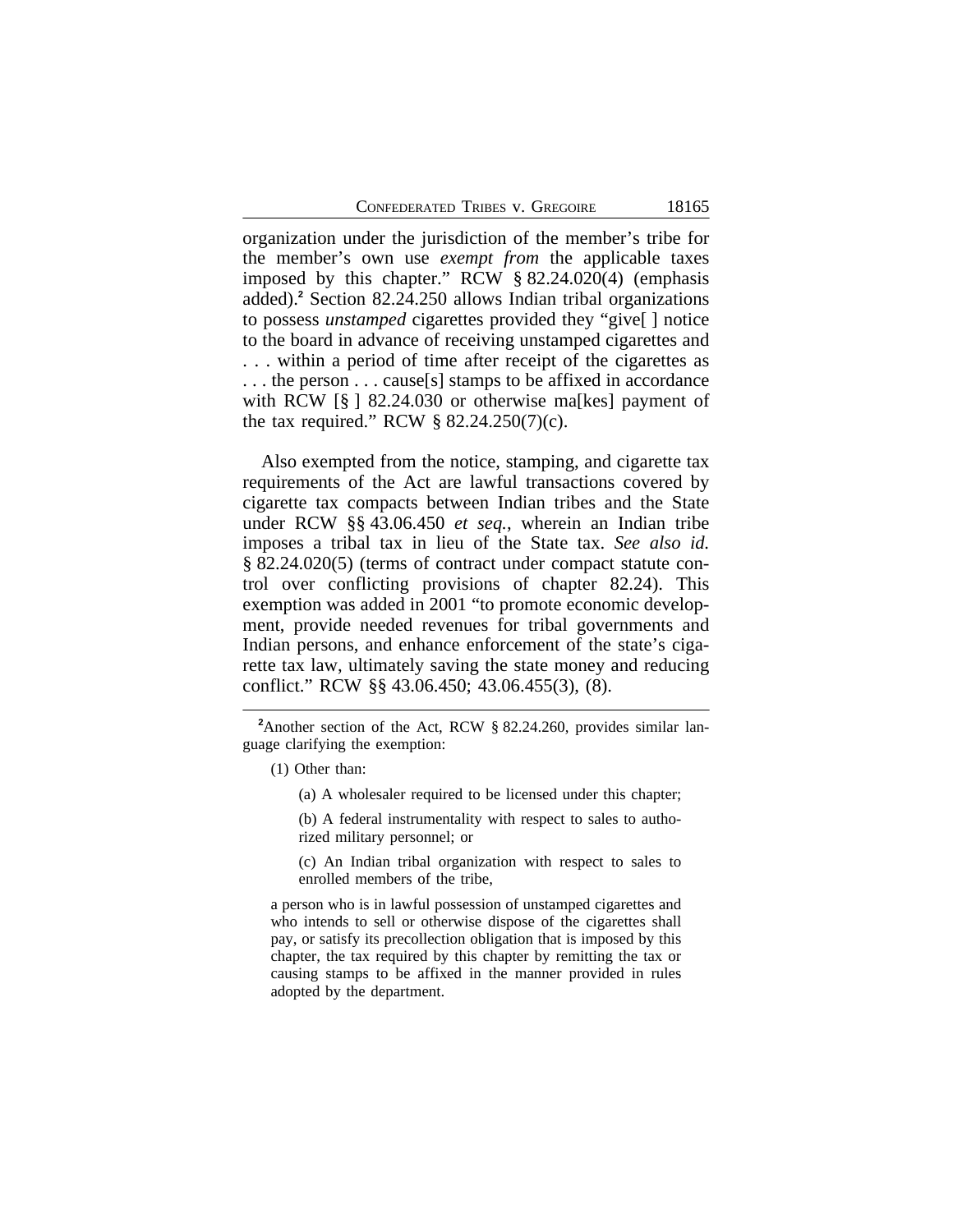Although the Act contains many provisions excluding registered tribes from its provisions, it does require them to collect the cigarette tax from non-Indians who purchase cigarettes from Indian retailers. For instance, the Act contains a statement of legislative intent requiring Indian tribes to serve as tax collectors and remitters:

It is the intent of the legislature that, in the absence of a cigarette tax contract or agreement . . . applicable taxes imposed by this [Act] *be collected* on cigarettes sold by an Indian tribal organization to any person who is not an enrolled member of the federally recognized Indian tribe within whose jurisdiction the sale takes place consistent with collection of these taxes generally within the state. The legislature finds that applicable collection and enforcement measures under this chapter are reasonably necessary to prevent fraudulent transactions and place a minimal burden on the Indian tribal organization, pursuant to the United States supreme court's [sic] decision in *Washington v. Confederated Tribes of the Colville Indian Reservation*, 447 U.S. 134 (1980).

RCW § 82.24.080(4) (emphasis added). However, the State legislature has also instructed that the Act should be construed to "not apply in any case in which the State of Washington is prohibited from taxing under the Constitution of [Washington] or the Constitution or laws of the United States." RCW § 82.24.900. This language is referred to by the State as the "constitutional backstop."

The Department has also adopted administrative rules concerning the collection of cigarette taxes from Indian retailers. *See* WAC § 458-20-186(102)(c).**<sup>3</sup>** Indian retailers making on-

**<sup>3</sup>** (c) **Cigarettes purchased from Indian retailers**. Special rules apply to cigarettes purchased from Indian retailers.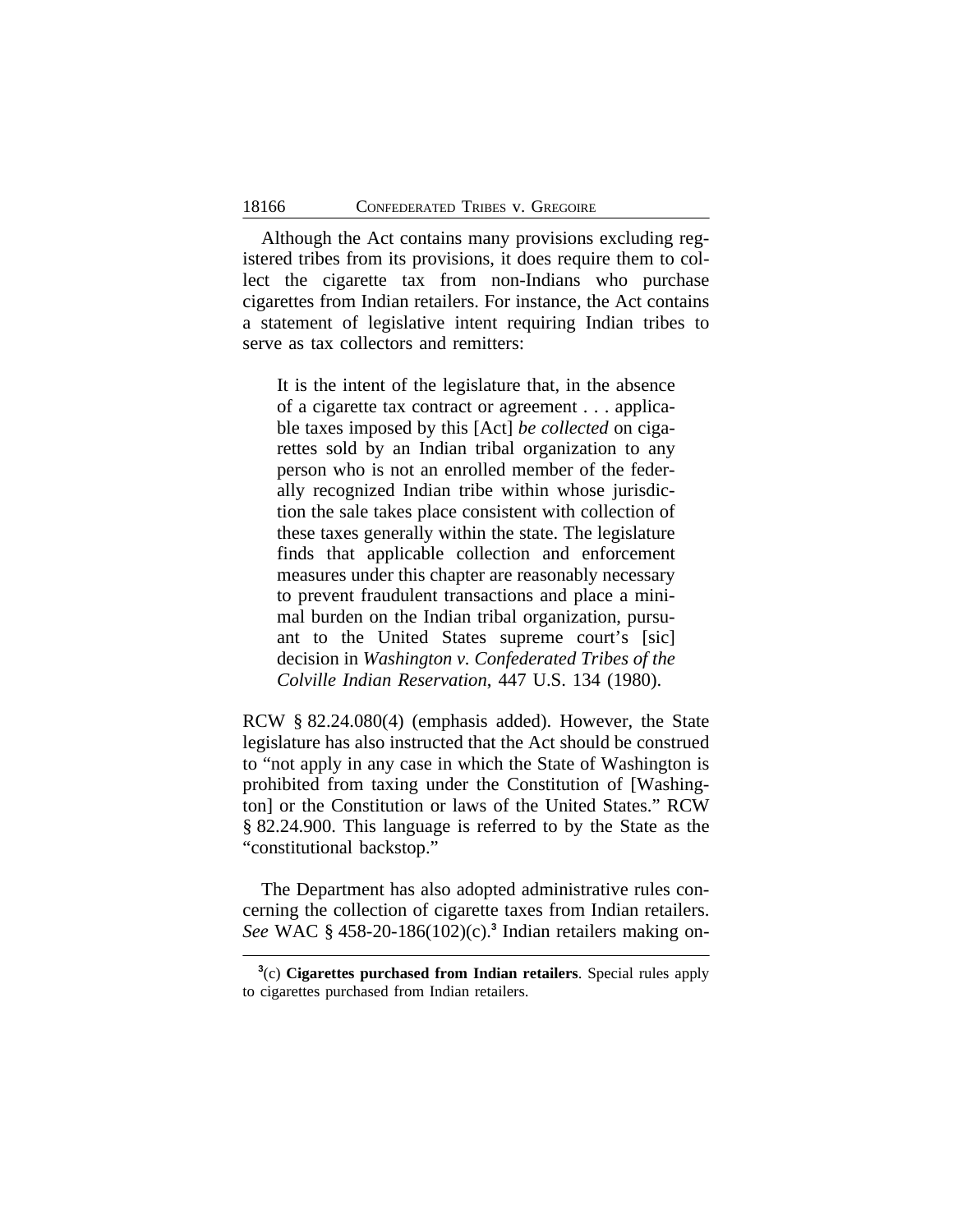CONFEDERATED TRIBES V. GREGOIRE 18167

reservation sales to nonmembers of the tribe must "collect and remit" the State's retail sales tax and cigarette tax. WAC  $§$  458-20-192(5)(c). As the Department sees it, if a tribal retailer sells cigarettes to nonmembers, the wholesaler is obligated to pre-collect the tax, and the tribal retailer must purchase a stock of cigarettes with tax stamps affixed to the packages for such sales. The tribal retailer would then collect the amount of the tax from nonmember customers. *See* WAC  $§$  458-20-192(9)(a)(i). The Department refers to this as the "pre-collection obligation."

The Department is also authorized by the Act to promulgate rules allowing for a refund to "dealers for the cost of stamps affixed to articles taxed . . . which by reason of damage become unfit for sale and are destroyed by the dealer or returned to the manufacturer." RCW § 82.24.210. Under the Department's rules, "[a]ny person may request a refund of the face value of the stamps when the tax is not applicable and the stamps are returned to the department." WAC § 458-20- 186(203).

<sup>(</sup>i) Indians purchasing cigarettes in Indian country are exempt from the state cigarette tax; however, these sales must comply with WAC 458-20-192. Other consumers may purchase cigarettes for their personal consumption from 'qualified Indian retailers' without incurring liability for state cigarette tax. A 'qualified Indian retailer' is one who is subject to the terms of a valid cigarette tax contract with the state pursuant to RCW § 43.06.455.

<sup>(</sup>ii) Consumers who purchase cigarettes from Indian retailers who are not subject to a cigarette tax contract with the state must comply with the reporting requirements and remit the cigarette tax as explained in subsection (602) of this rule. These consumers are also liable for the use tax on their purchases.

<sup>(</sup>iii) It is the duty of the consumer in each instance to ascertain his or her responsibilities with respect to such purchases.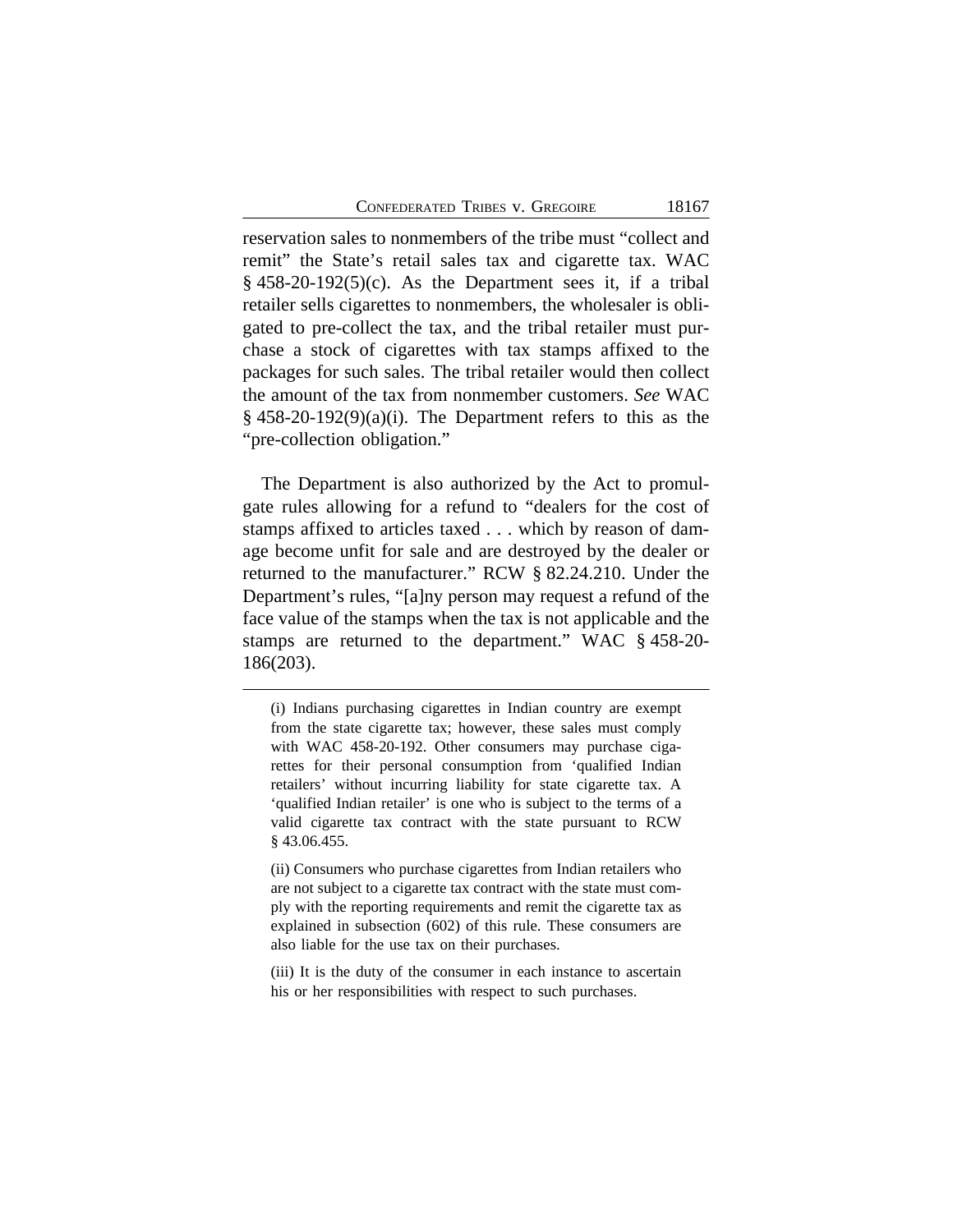#### **B. Yakama Nation Retailers**

The Yakama Nation is a federally-recognized Indian nation with approximately 10,000 enrolled members. It is a party to the Yakama Treaty of 1855 with the United States, 12 Stat. 951, and it exercises the sovereign right of self-government over the 1.4 million-acre Yakama Indian Reservation, located in central Washington. There are nine Yakama memberowned businesses on the reservation engaged in the retail sale of cigarettes and other tobacco products. Each of these businesses is organized, licensed, and operates under the laws of the Yakama Nation. By affixing Yakama Nation tax stamps, the Nation imposes a tax on tobacco products sold by Yakama retailers. The revenues generated by this tax support essential tribal government services, as well as fisheries, forestry, and other programs.

In 2004, the Yakama entered into a cigarette tax compact with the State (the 2004 Agreement). Under the 2004 Agreement, the Tribes were required to impose and maintain a tribal tax on the retail sales of cigarettes equal to the amount of State and local sales taxes. Despite the compact, disputes arose between the Yakama and the State, and in February 2007, the Department sent a notice to the Tribes indicating its intent to terminate the 2004 Agreement. Following unsuccessful dispute-resolution talks, the 2004 Agreement was terminated in July 2008. The Department thereupon informed the Yakama that it was reinstating the cigarette tax on sales of cigarettes to nonmembers of the Tribes, and that it would require cigarette tax stamps to be affixed for all such sales.

## **C. Procedural History**

Before any cigarette taxes could be collected by the State after the termination of the 2004 Agreement, the Yakama commenced this action in September 2008, seeking declarations (1) that it is unlawful for the State to tax Indian-to-Indian sales; (2) that RCW §§ 82.24 *et seq.* is unenforceable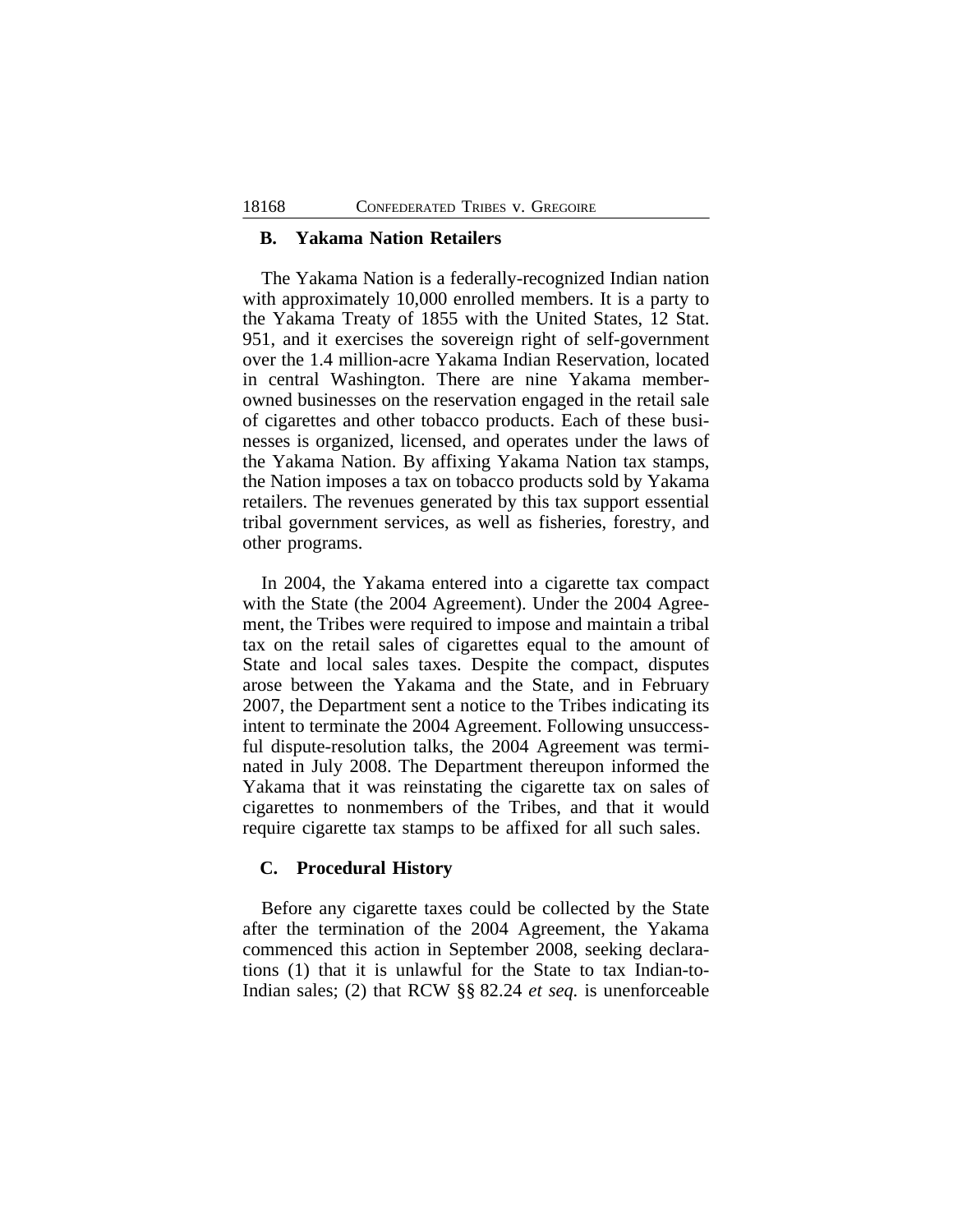against the Yakama; (3) that acquiring and possessing unstamped cigarettes is not prohibited by the Act; (4) that it is unlawful for the State to prohibit the Yakama from issuing cigarette stamps; and (5) that the State has violated the Ex Post Facto Clause of the Constitution. Shortly after the suit was filed, the district court entered a temporary restraining order against the State. Thereafter, the parties cross-moved for summary judgment. In January 2010, the district court denied the Yakama's motion for summary judgment and granted summary judgment to the State on most of the Yakama's claims. *See Confederated Tribes & Bands of the Yakama Nation v. Gregoire*, 680 F. Supp. 2d 1258 (E.D. Wash. 2010).

For purposes of this appeal, the relevant holding by the district court was its conclusion that the "legal incidence" of the cigarette tax does not fall on Yakama retailers. *Id.* at 1264 ("The Court finds that none of the differences between the scheme examined in *Colville* and the current scheme are sufficient to change the conclusion that the legal incidence of the tax does not fall on Indian retailers."). The district court dissolved the temporary restraining order and released the bond posted to the State. In this appeal, the Yakama seek reversal of the district court's summary judgment ruling that the legal incidence does not fall on Yakama retailers, but concede that the answer to that question will be dispositive of the other issues pressed in the their lawsuit.

## **JURISDICTION AND STANDARD OF REVIEW**

We have jurisdiction under 28 U.S.C. § 1291.

We review the district court's grant of summary judgment de novo. *Coeur d'Alene Tribe of Idaho v. Hammond*, 384 F.3d 674, 681 n.2 (9th Cir. 2004).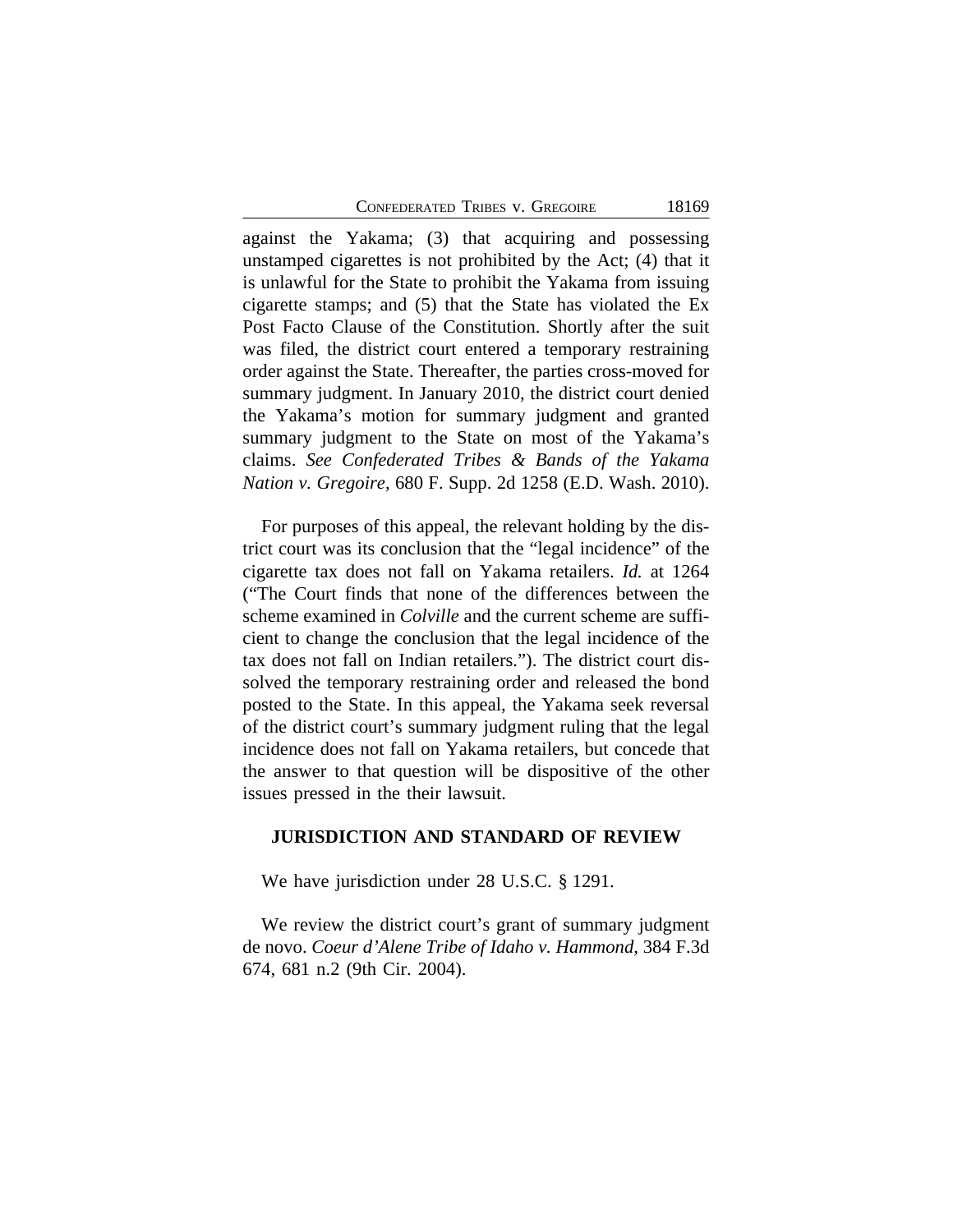#### **DISCUSSION**

#### **I. Legal Incidence of the State Cigarette Tax**

#### **A. Indian Tax Immunity**

**[1]** "The Constitution vests the Federal Government with exclusive authority over relations with Indian tribes . . ., and in recognition of the sovereignty retained by [the] tribes . . ., Indian tribes and [registered] individuals generally are exempt from state taxation within their own territory.' " *Oklahoma Tax Comm'n v. Chickasaw Nation*, 515 U.S. 450, 455 (1995) (quoting *Montana v. Blackfeet Tribe*, 471 U.S. 759, 764 (1985)). "The initial and frequently dispositive question in Indian tax cases, therefore, is who bears the legal incidence of a tax. If the legal incidence of an excise tax rests on a tribe or on tribal members for sales made inside Indian country, the tax cannot be enforced absent clear congressional authorization." *Chickasaw Nation*, 515 U.S. at 456-57. However, where the legal incidence of tax does not rest on a tribe or its members, a state may impose the tax so long as "the balance of federal, state, and tribal interests favors the [s]tate, and federal law is not to the contrary," and a state "may place on a tribe or tribal members 'minimal burdens' in collecting the toll." *Id.* at 459 (citation omitted).

**[2]** The "legal incidence" of an excise tax refers to determining which entity or person bears the ultimate legal obligation to pay the tax to the taxing authority. *See Colville*, 447 U.S. at 150-51 ("We upheld the tax, insofar as sales to non-Indians were concerned, because its legal incidence fell on the non-Indian purchaser" as "the competitive advantage which the Indian seller . . . enjoy[ed] . . . [was] dependent on the extent to which the non-Indian purchaser is willing to flout his *legal obligation* to pay the tax." (emphasis added) (citing *Moe v. Confederated Salish & Kootenai Tribes of Flathead Reservation*, 425 U.S. 463, 482 (1976)). Identifying legal incidence requires a court to analyze the taxing statute and its imple-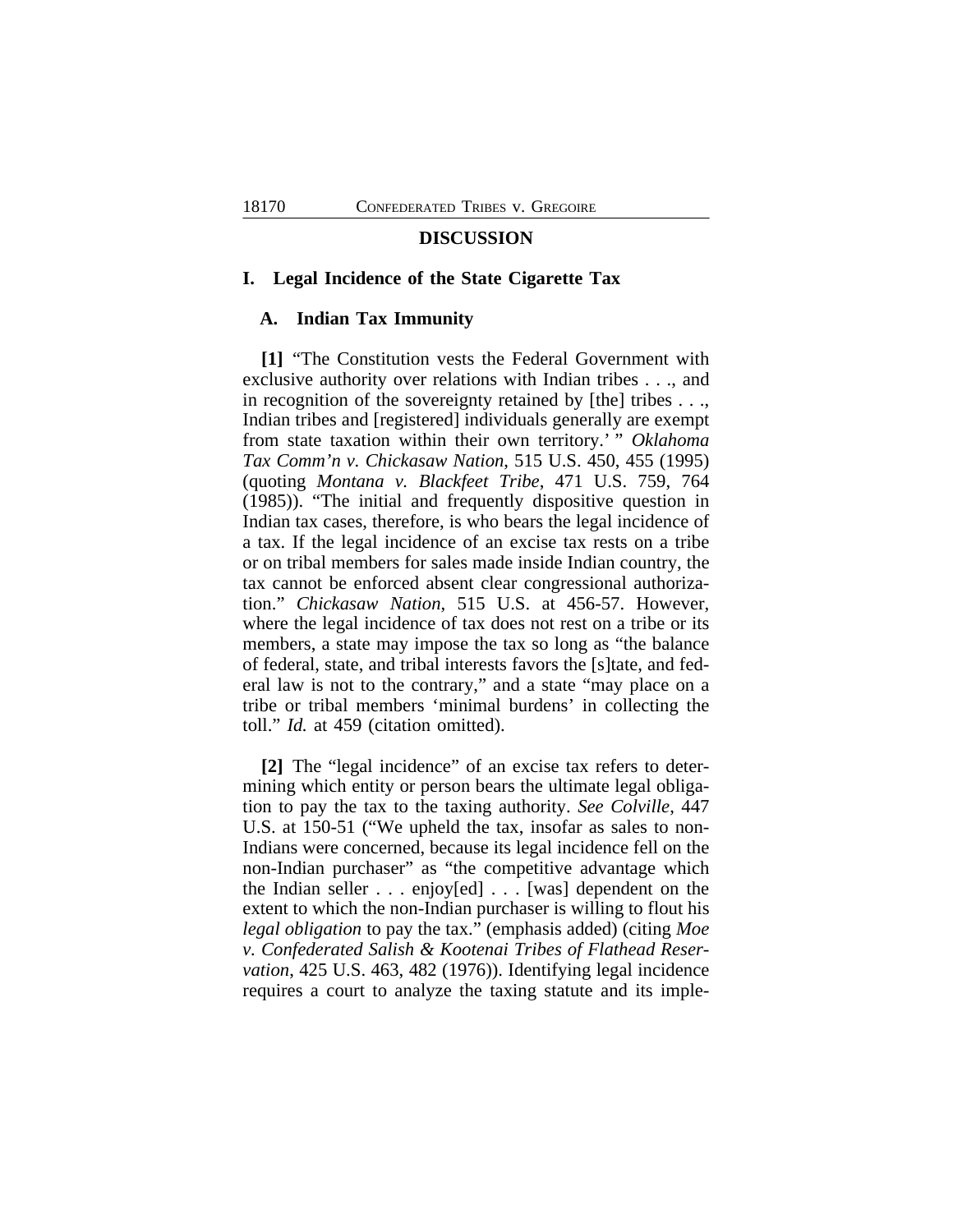mentation to determine which entities or individuals will likely face detrimental legal consequences if the tax is not paid. *See Moe*, 425 U.S. at 482; *Couer D'Alene Tribe of Idaho v. Hammond*, 384 F.3d 674, 681 (9th Cir. 2004) ("[T]o discern where the legal incidence lies, we 'ascertain [ ] the legal obligations imposed upon the concerned parties[.]'" (quoting *Crow Tribe of Indians v. Montana*, 650 F.2d 1104, 1111 (9th Cir. 1981))). "[A] party does not bear the legal incidence of the tax if it is merely a transmittal agent for the state tax collector[,]" because that party's legal liability in event of non-payment would depend either on another responsible party's failure to pay to the transmittal agent or on the transmittal agent's withholding collected taxes. *Hammond*, 384 F.3d at 681 (citing *Chickasaw Nation*, 515 U.S. at 461-62).

The person or entity bearing the legal incidence of an excise tax is not necessarily the one bearing an economic burden from the tax. *Hammond*, 384 F.3d at 681 (citing *Chickasaw Nation*, 515 U.S. at 460). While a party bearing an economic burden, perhaps as the result of reduced sales, may also bear the legal incidence of the tax, the Supreme Court has clarified that an economic analysis of the "realities" of taxation should not be a substitute for legal-incidence analysis. *Chickasaw Nation*, 515 U.S. at 459-60 ("If we were to make 'economic reality' our guide, we might be obliged to consider, for example, how completely retailers can pass along tax increases without sacrificing sales volume—a complicated matter dependent on the characteristics of the market for the relevant product."). Legal incidence "accommodates the reality that tax administration requires predictability," *id.*, and while a state cannot fully control how the market will adjust to a tax, a state can control tax enforcement and the determination of who is ultimately obligated to pay the tax. *Id.* at 460 ("[I]f a State is unable to enforce a tax because the legal incidence of the impost is on Indians or Indian tribes, the State generally is free to amend its law to shift the tax's legal incidence.").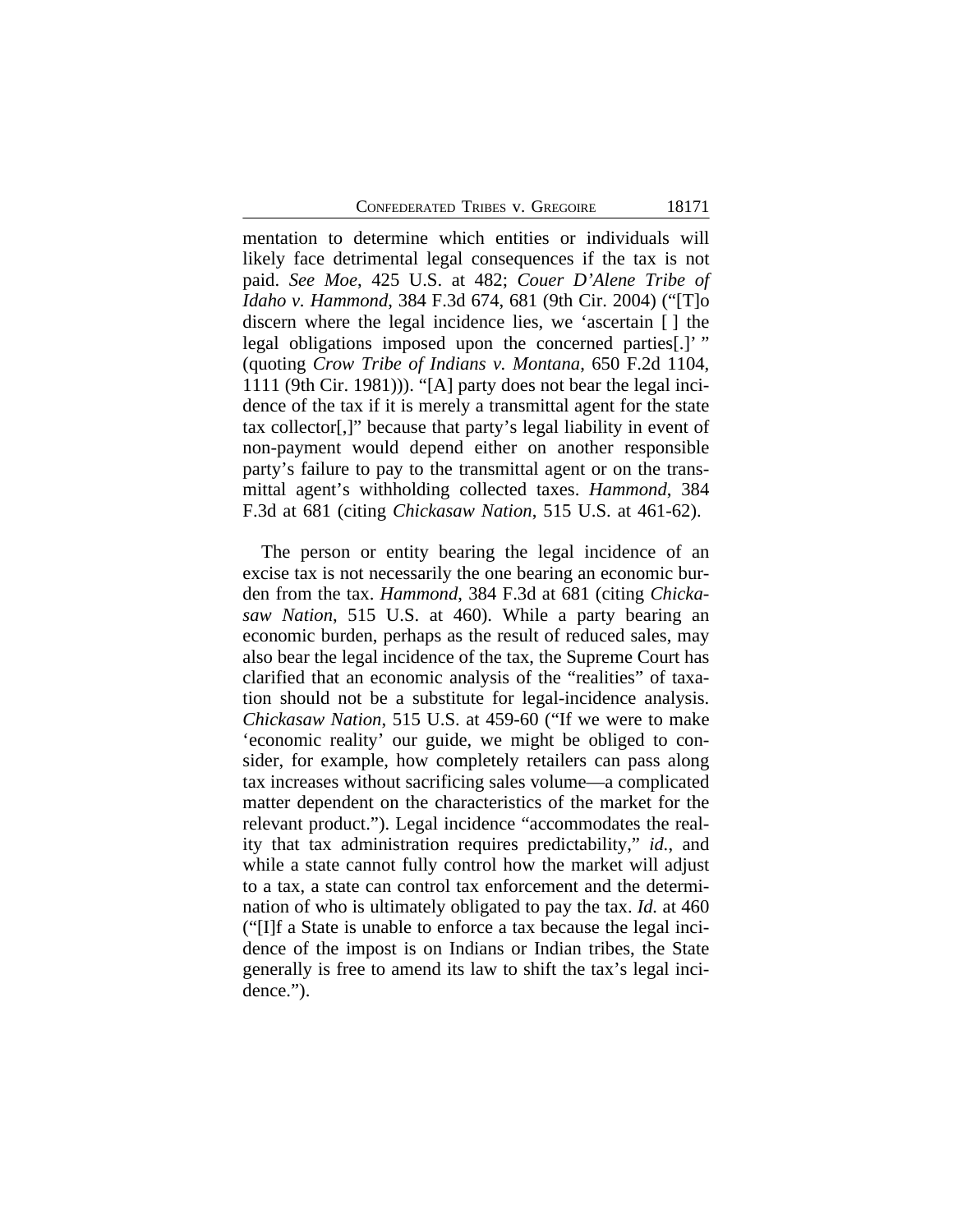Because few statutes are identical, legal-incidence determinations necessarily will depend on myriad, often situationspecific factors. In *Moe v. Confederated Salish & Kootenai Tribes of Flathead Reservation*, the Supreme Court upheld a Montana cigarette tax because the legal incidence of the tax was on the non-Indian purchaser, as the Court explained:

Since nonpayment of the tax is a misdemeanor as to the retail purchaser, the competitive advantage which the Indian seller doing business on tribal land enjoys over all other cigarette retailers, within and without the reservation, is dependent on the extent to which the non-Indian purchaser is willing to flout his legal obligation to pay the tax. Without the simple expedient of having the retailer collect the sales tax from non-Indian purchasers, it is clear that wholesale violations of the law by the latter class will go virtually unchecked.

*Id.* at 482 (footnotes omitted). The *Moe* Court also rejected the argument that collecting the tax from non-Indian customers rendered the retailer an "involuntary agent" for collection because the obligation to collect was only "a minimal burden designed to avoid the likelihood that in its absence non-Indians purchasing from the tribal seller will avoid payment of a concededly lawful tax." *Id.* at 483.

**[3]** In *Chickasaw Nation*, the Court, in holding that the legal incidence of an Oklahoma motor-fuel tax fell on Indian retailers, gave special attention to two factors: whether the legislature specifically identified who bore the tax's legal incidence and whether the tax statute contained an explicit "pass through" provision requiring distributors and retailers to pass the tax onto consumers. 515 U.S. at 461. The Court stated that if the Oklahoma legislation "expressly identif[ied] who bears the tax's legal incidence," the language would be "dispositive." *Id.* ("In the absence of such dispositive language, the question is one of 'fair interpretation of the taxing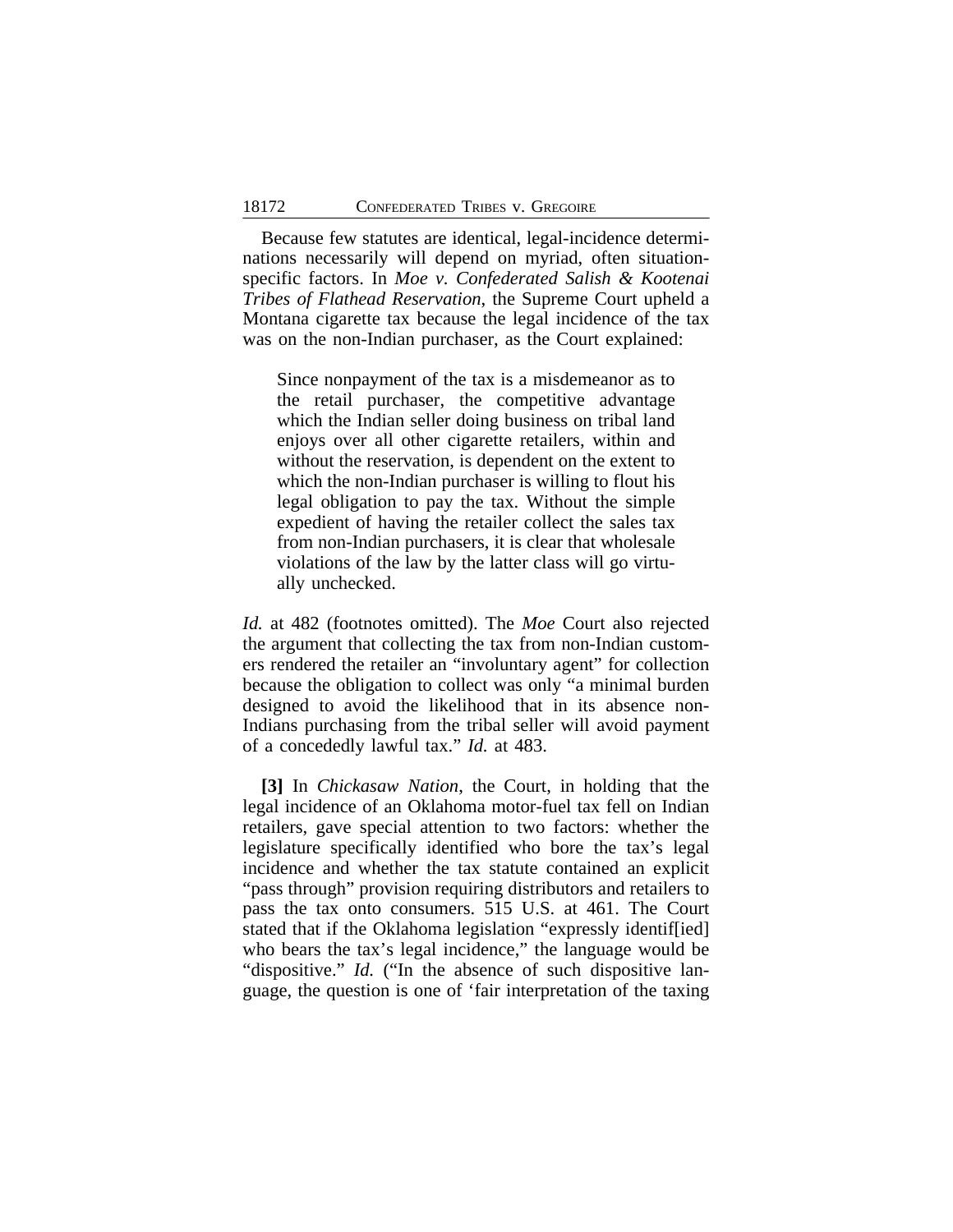statute as written and applied.' " (quoting *Chemehuevi Tribe*, 474 U.S. at 11)). The Court returned to this concept of dispositive legislative identification in *Wagnon v. Prairie Band Potawatomi Nation*, 546 U.S. 95 (2005), by again referencing *Chickasaw Nation*'s "suggest[ion] that [] 'dispositive language' from the state legislature is determinative of who bears the legal incidence of a state excise tax." *See Wagnon*, 546 U.S. at 102.

In *Hammond*, we held that an Idaho motor-fuel tax fell on Indian retailers in light of its "striking" similarity with the tax voided in *Chickasaw Nation*, 515 U.S. at 450. Four key factors guided us: (1) the non-tribal distributors who received the motor fuel and sold it to the Indian tribes were required to pass on and to collect the tax from the retailer, and then to remit the taxes to the State; (2) the statute provided a tax credit to the distributor, but not a retailer, for "collecting and remitting" the tax on behalf of the State; (3) the State gave tax credits to the distributor for fuel taxes that the distributor has paid but cannot then collect from the retailer; and (4) retailers could not set off their tax liability when consumers failed to pay, nor were they compensated for their tax collection efforts. 384 F.3d at 685-88. In short, in addition to express statements of legislative intent, legal incidence analysis depends on whether a taxing statute contains an explicit "pass through" which moves incidence down the distribution chain, *Hammond*, 384 F.3d at 685-86, which individuals or entities are compensated for "collecting and remitting" the tax on behalf of the State, *id*. at 686, what invoices show regarding payment of the tax, *id*., whether a retailer may recoup the tax paid for unsold product, *id.* at 684, if the retailer is refunded the tax when a consumer fails to pay, *id.* at 687-88, and ultimately who is penalized by state authorities when the tax is not paid, *Wagnon*, 546 U.S. at 103; *Moe*, 425 U.S. at 482.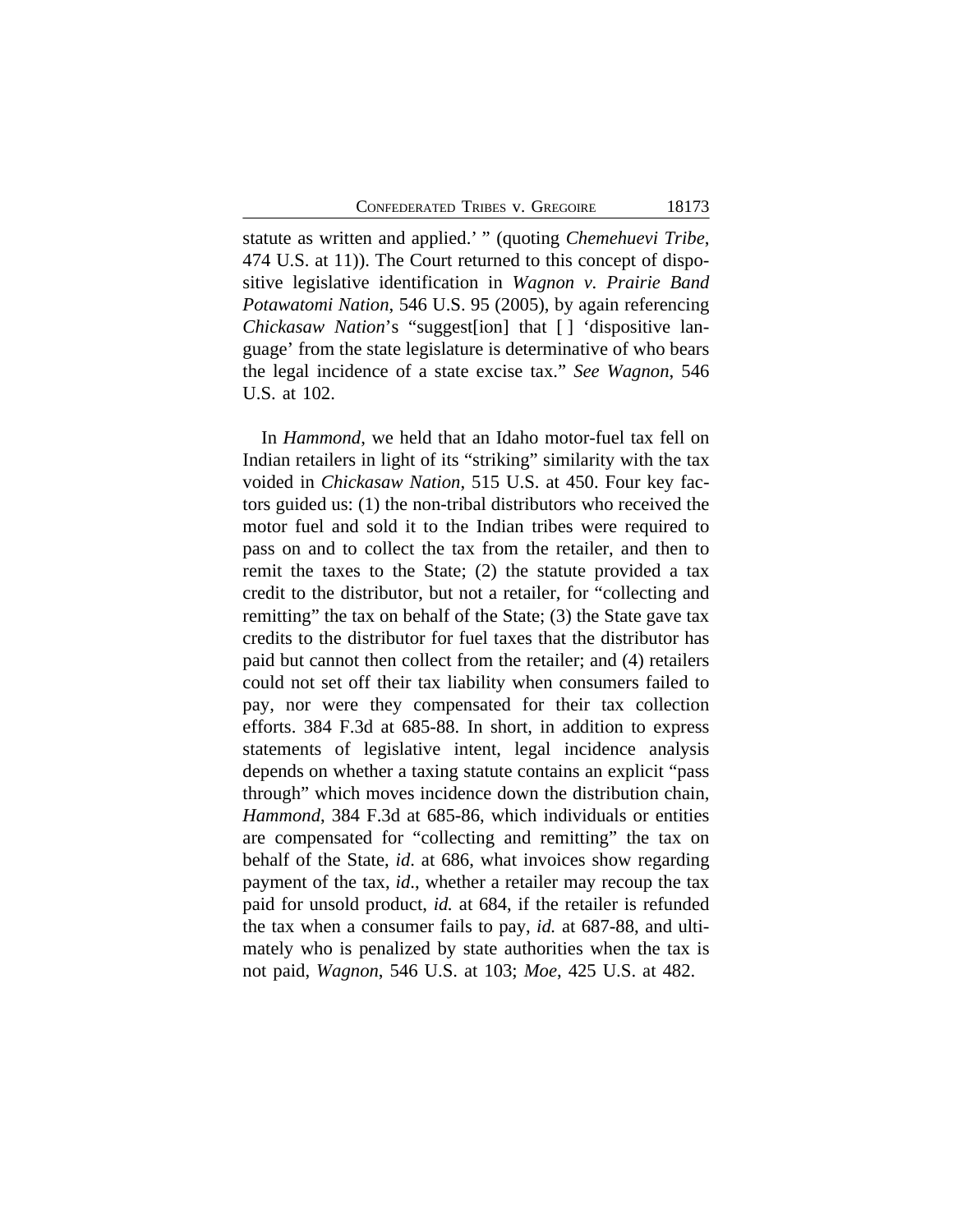#### **B. The Washington Cigarette Tax**

**[4]** We begin our analysis of the Act with the recognition that the primary issue before us was litigated and decided some three decades ago in *Colville*, 446 F. Supp. at 1339, *aff'd in part and rev'd in part*, 447 U.S. 134 (1980). There, a three-judge district court held that the legal incidence of the Washington cigarette tax, as then written, fell on non-Indian cigarette purchasers as opposed to Indian retailers. 446 F. Supp. at 1355. Although the district court found the absence of a pass through to be "of particular importance," *id.* at 1353, a broader consideration of the other statutory provisions and Department publications led to the conclusion that "the statute evidences the legislature's intent to impose the legal incidence of the tax at the earliest constitutional opportunity." *Id.* at 1355. Thus, "where on-reservation tribal sales to non-Indians [were] involved, the first taxable event [was] . . . the use or consumption by the non-Indian purchaser." *Id. Colville* reached the Supreme Court on direct appeal, and the Court "accept[ed]" the district court's conclusion that the legal incidence of the cigarette tax fell on the non-Indians purchasers. 447 U.S. at 142 n.9. The Court held, *inter alia*, that the collection burden imposed on Indian retailers was "legally indistinguishable from the collection burden upheld in *Moe*" and was therefore "valid *in toto*." *Id.* at 159-60.**<sup>4</sup>**

The Tribes claim that amendments to the Act since *Colville* have changed the legal incidence calculus, and the State does not argue that *Colville* precludes such a reexamination.**<sup>5</sup>** Spe-

**<sup>4</sup>** In *Colville*, the State required "smokeshop operators to keep detailed records of both taxable and nontaxable transactions. The operator must record the number and dollar volume of taxable sales to nonmembers of the Tribe. With respect to nontaxable sales, the operator must record and retain for State inspection the names of all Indian purchasers, their tribal affiliations, the Indian reservations within which sales are made, and the dollar amount and dates of sales." 447 U.S. at 159.

**<sup>5</sup>**The district court noted that "while Defendants argue the doctrine of *res judicata* defeats other arguments Plaintiffs advance, they do not argue that it applies to the issue of legal incidence." 680 F. Supp. 2d at 1264 n.1.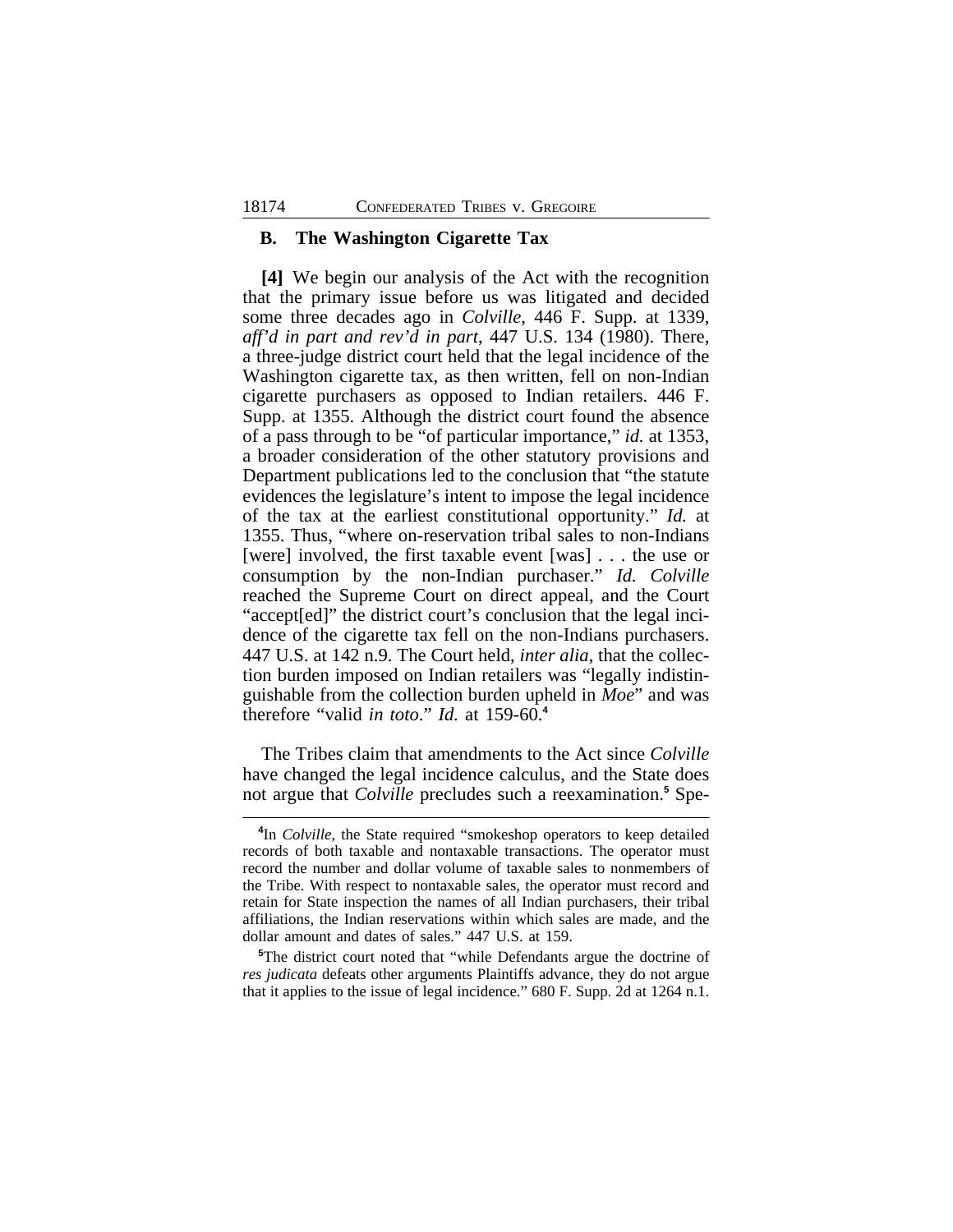cifically, the Tribes contend that the absence of an express pass through, the inability of retailers to defer payment of the cigarette tax, the absence of compensation for collecting the cigarette tax, the liability Indian retailers face for unsold products, and the record keeping requirements of the amended Act shift the legal incidence of the cigarette tax onto the Indian retailers. We disagree.

We first consider the fact that the Act does not contain an express pass through requirement. Such a pass through requirement was also missing from the earlier version of the Act considered in *Colville. See* 446 F. Supp. at 1353. The current Act requires wholesalers to pass on all but a tiny fraction of the cigarette tax to their purchasers, RCW § 82.24.020(2) (allowing for wholesalers to absorb five one-hundredths cents per cigarette), but contains no corresponding requirement that retailers pass through the cigarette tax to the cigarette consumer. The absence of a pass through to consumers is significant and problematic, given the Supreme Court's observation in *United States v. Mississippi Tax Commission*, 421 U.S. 599 (1975), that "where a State requires that its sales tax be passed on to the purchaser and be collected by the vendor from him, this establishes as a matter of law that the legal incidence of the tax falls upon the purchaser." *Id.* at 608 (characterizing test from *First Agr. Nat. Bank of Berkshire Cnty. v. State Tax Comm'n*, 392 U.S. 339 (1968)).

In response, the State first contends that there is an implied pass through in the Act's pre-collection obligation. *See* RCW § 82.24.080. But a pre-collection obligation, even were we to accept the State's characterization, is not the functional equivalent of an explicit pass through as it does not resolve to a legal certainty who is obligated to pay the tax. While it would be prudent for any Indian retailer to pass on and then collect the tax from consumers, the Act does not *require* it; rather that is an economic choice left to the Indian retailers. In general, the Act is anchored by the principle that whoever can pay the tax first will pay. *See* RCW 82.24.080(1) ("It is the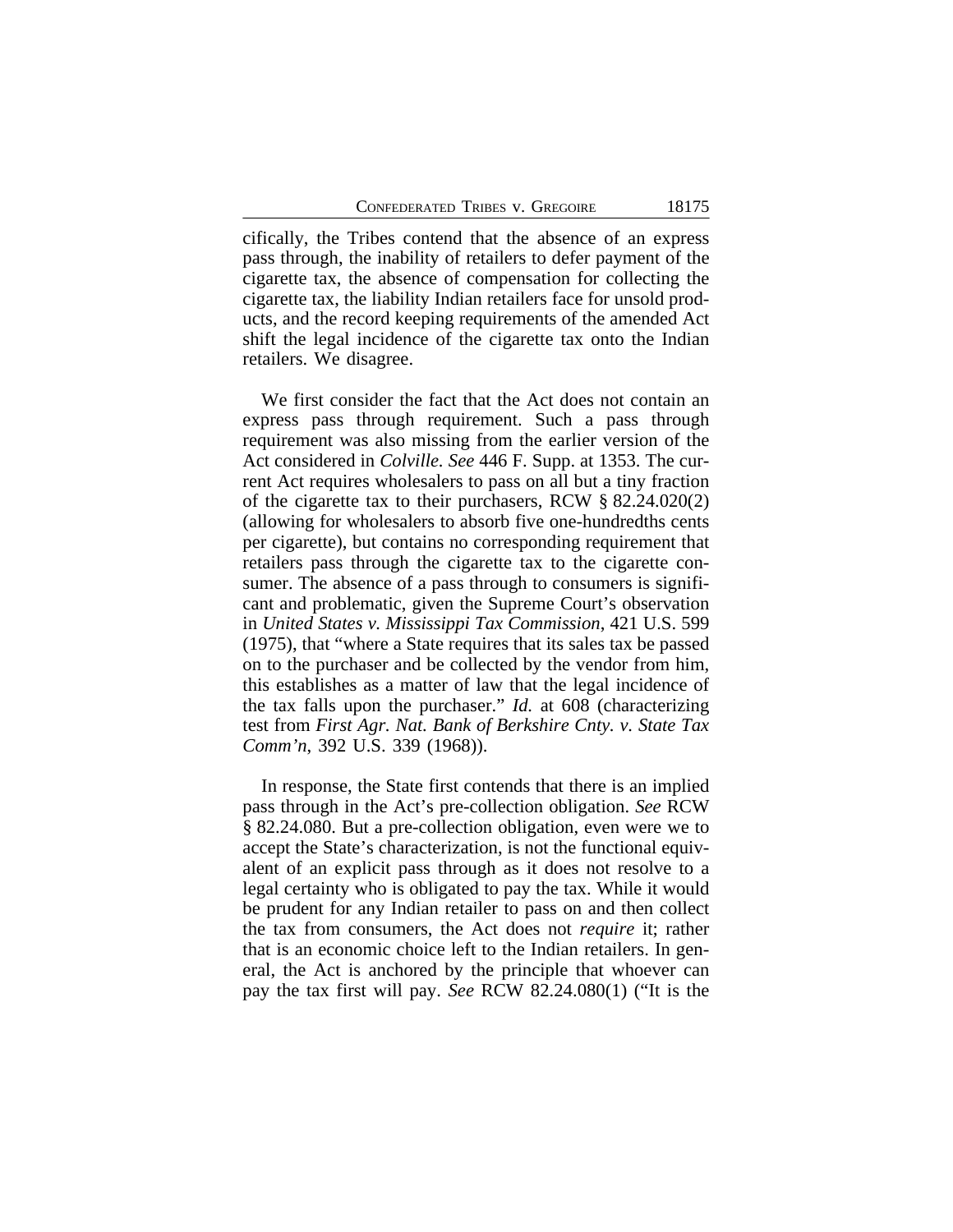intent and purpose of this chapter . . . to collect the tax from the person who first sells, uses, consumes, handles, possesses . . . or distributes them in the state.").

**[5]** Despite the absence of a pass through, we recognize that the Act sustained in *Colville* also did not include a pass through and that its absence was not outcome determinative. Moreover, the pre-collection obligation, even if not equivalent to a pass through, serves a purpose in setting forth the responsibilities of the Indian retailers as transmittal agents. That obligation to transmit the tax and the record keeping requirements it requires are the same as the obligations the Supreme Court endorsed in *Colville* as "legally indistinguishable from the collection burden upheld in *Moe*." 447 U.S. at 159. Thus, we will not treat the absence of a pass through as dispositive.

**[6]** Indeed, numerous provisions in the Act are written with the purpose of excluding Indian tribes and their members from compliance with the Act. After all, the cigarette tax applies only to the "first taxable event and upon the first taxable person" under RCW § 82.24.080. There is no dispute between the parties that as between an Indian retailer and a non-Indian purchaser, the latter is the *first* taxable person. Even if there were a dispute, § 82.24.900 provides that "[t]he provisions of this chapter shall not apply where the state is prohibited from taxing under the Constitution of this state or the Constitution or the laws of the United States," RCW § 82.24.900, a catch-all provision which includes the Tribes. Moreover, Section 82.24.260 states that "[o]ther than . . . [a]n Indian tribal organization with respect to sales to enrolled members of the tribe, a person who is in lawful possession of unstamped cigarettes and who intends to sell or otherwise dispose of the cigarettes shall pay, or satisfy its pre-collection obligation that is imposed by this chapter, the tax required by this chapter by remitting the tax  $\dots$  " RCW § 82.24.260(1). A fair construction of these provisions leads to the conclusion that an Indian retailer will be excluded from paying a tax for sales to members. The language also indicates that if an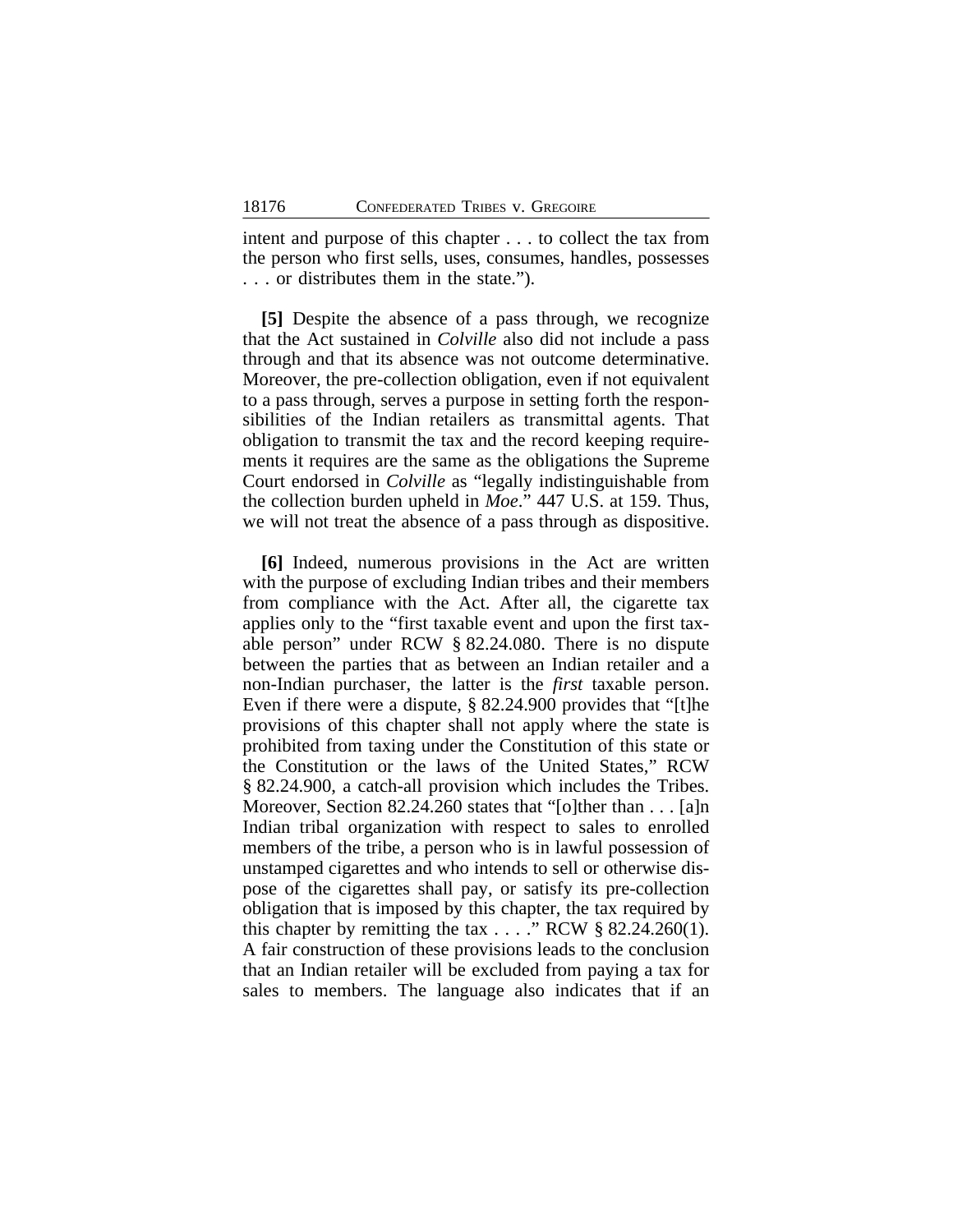Indian retailer ever found itself facing a State collection effort for the retailer's non-payment of the tax, the retailer would be shielded from civil or criminal liability, except in the instance where the Indian retailer has failed to transmit the tax paid by the consumer and collected by the retailer.

**[7]** Section 82.24.020 references the *Colville* decisions upholding the tax and explicitly attempts to incorporate the Supreme Court's holding into the Act by providing the precollection obligation is a "minimal burden on the Indian tribal organization." *Colville* sustained the ability of a state to require Indian tribes to tax sales to nonmembers, observing that this would not "contravene the principle of tribal selfgovernment, for the simple reason that nonmembers are not constituents of the governing Tribe." 447 U.S. at 160. By attempting to comply with *Colville*, the legislature reveals its intent to incorporate that holding which permits states to require Indian retailers to collect and transmit the tax from non-Indian, non-exempt purchasers. Finally, the Department's regulations speak of "collecting and remitting" the cigarette tax, WAC  $\S$  458-20-192(5)(c), which implies that someone other than the Indian retailer is ultimately responsible for payment of the cigarette tax.

These points of statutory construction are buttressed by the Act's legislative history; since *Colville*, there have been no amendments to the Act which alter the legal obligations for paying the tax. Rather, the key amendments have been administrative in nature—to preclude retailers from affixing stamps and to prevent retailers from absorbing a small amount of a stamp's cost. *See* 1995 Wash. Sess. Laws, ch. 278, §§ 2-4; 2003 Wash. Sess. Laws, ch. 114, § 1(4). These amendments affect, at most, the economic burden of the cigarette tax, primarily by shifting to wholesalers the entire cost of affixing stamps. Moreover, by precluding retailers from absorbing any portion of the cigarette tax, it is implied that they will need to pass on the entirety of the tax to consumers.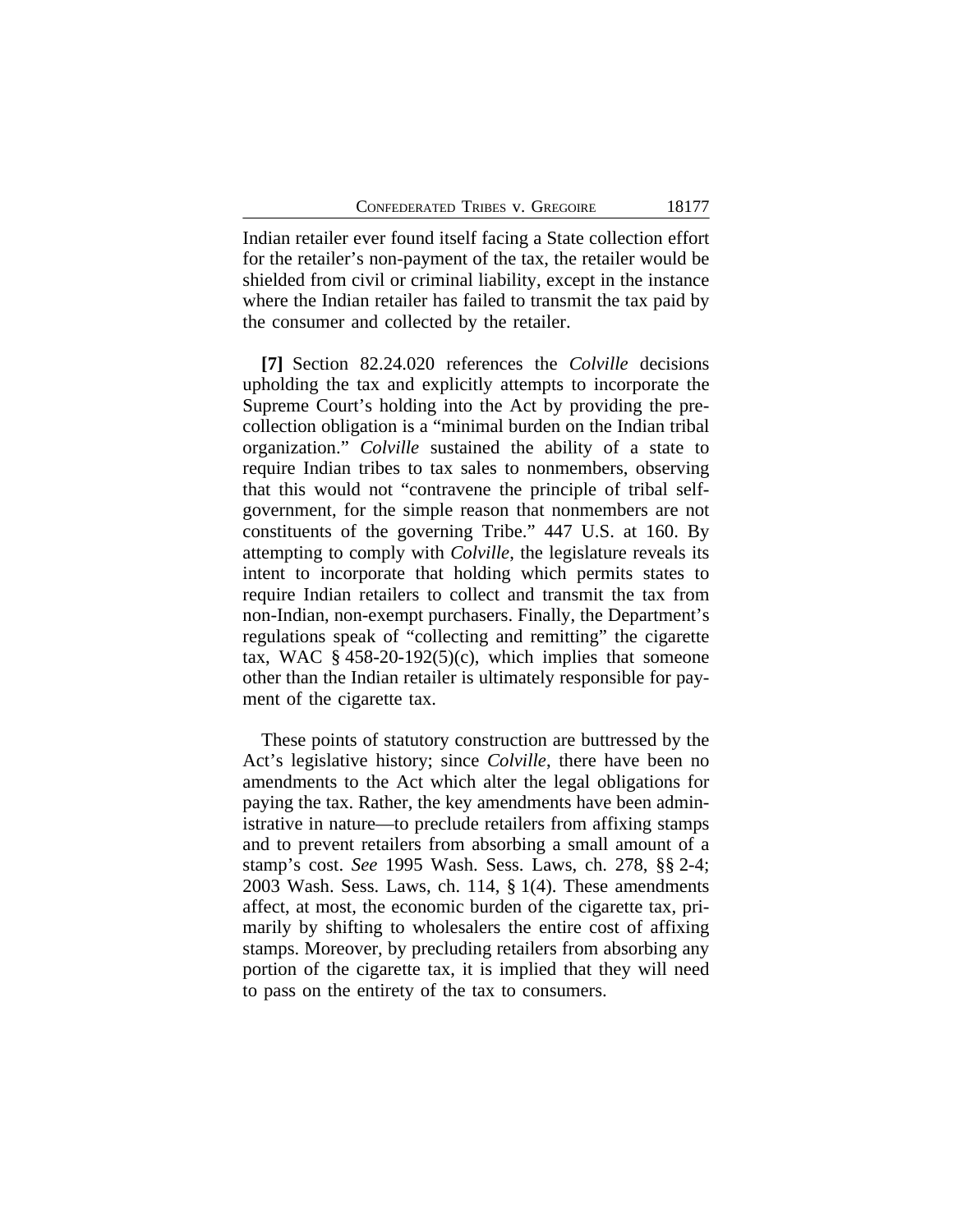We also note that the Act does not compensate any party (wholesaler or otherwise) for serving as a collection agent for the State. *Contra Hammond*, 384 F.3d at 686. Although the Tribes argue that the State's failure to compensate them for fulfilling the pre-collection obligation indicates the legal incidence falls on the Indian retailers, non-Indian wholesalers and retailers are also *not* compensated for collecting the tax. Rather, the only compensation wholesalers receive is "for their services in *affixing* the stamps required under this chapter." RCW § 82.24.295(2) (emphasis added). As discussed *supra*, in *Chickasaw Nation* and *Hammond*, courts invalidated tax schemes where non-Indian distributors were compensated for their role as agents in collecting a tax while Indian retailers were not compensated. *See Chickasaw Nation*, 515 U.S. at 462 ("[F]or their services as agent of the state for [tax] collection, distributors retain a small portion of the taxes they collect."); *Hammond*, 384 F.3d at 686-87. Those factors are not present here as there is no discriminatory compensation scheme vis-a-vis wholesalers and retailers. Washington's cigarette tax ultimately makes consumers who possess unstamped cigarettes liable for a misdemeanor or felony, regardless of whether they purchased those cigarettes from Indians or non-Indians, whereas the statutes in *Chickasaw* and *Hammond* contained no downstream liability. *See* RCW §§ 82.24.260(3), 82.24.020(4).

The Tribes also have not posited a foreseeable scenario when an Indian retailer would have an obligation greater than transmittal agent. Instead, the only counter-scenarios offered by the Tribes involve situations where no sale is ever made to a customer, such as when cigarettes become damaged, or when a customer steals the cigarettes and does not tender the tax payment. The Act provides an express remedy in the first situation—RCW § 82.24.210 provides that the Department shall "promulgate rules and regulations providing for the refund to dealers for the cost of stamps affixed to articles taxed herein," where such products are damaged. That section also allows the Department to refund unused stamps. RCW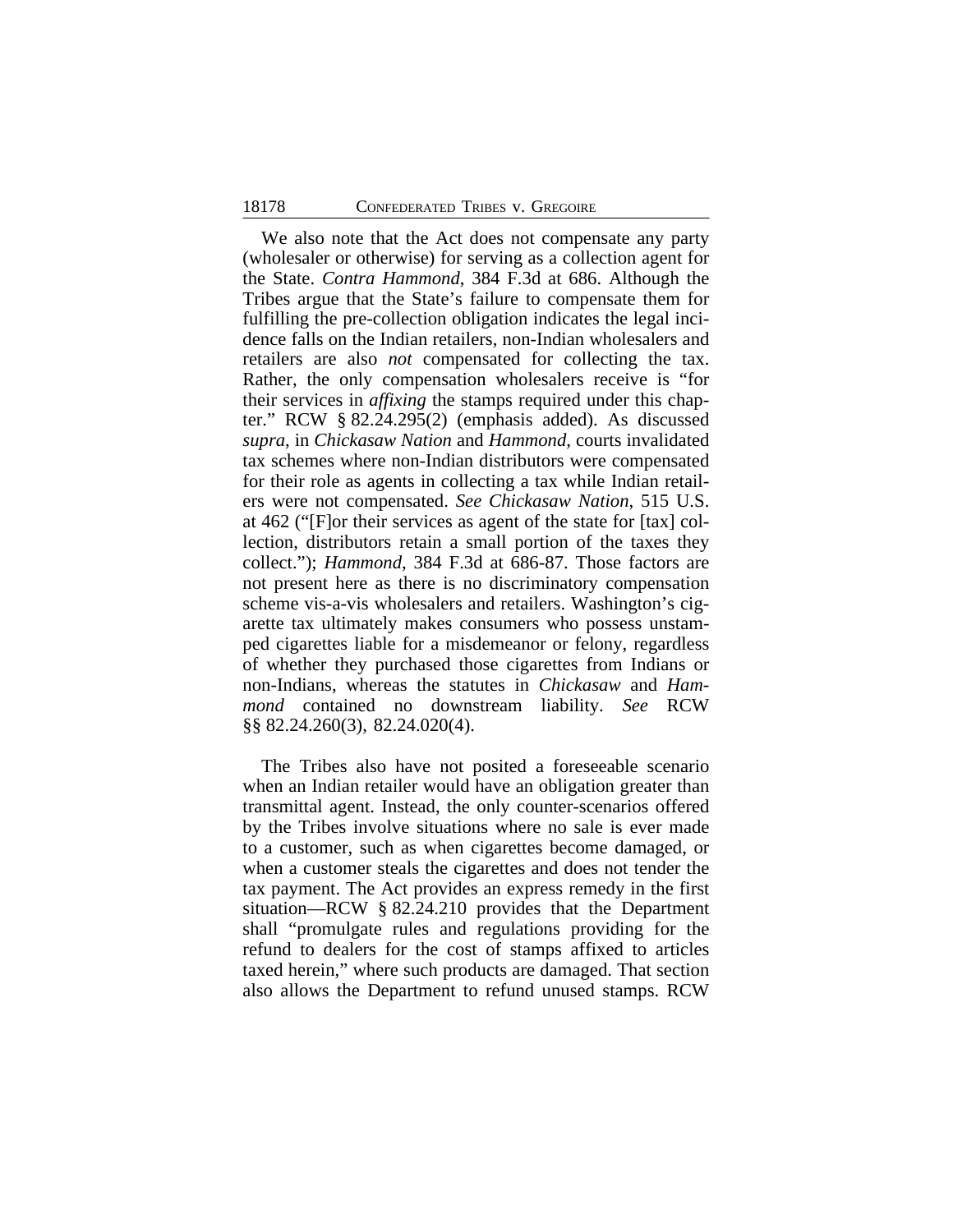§ 82.24.210. In its briefing, the State has represented that "[r]efunds are available to anyone who is legally entitled to one" and that the refund form from the Department may be used by "any person," Appellees' Answering Brief at 48-50. Indeed, the Department's regulations provide that "*any person* may request a refund of the face value of the stamps when the tax is not applicable and the stamps are returned to the department." WAC § 458-20-186(203) (emphasis added). A reasonable interpretation of "any person" would include retailers, Indian or not, and there is no record evidence that the State has implemented this regulation in a discriminatory manner. Nor have the Tribes proffered any evidence that Indian retailers who have applied for tax-stamp refunds in accordance with the regulations have had their refund claims denied by the Department. In response to the hypothetical situation of non-payment of the tax by a customer who steals stamped cigarettes, the State concedes that the Department will not issue refunds to retailers for the cost of cigarette stamps, but a thirdparty breach of contract does not alter our interpretation of the Act. As with the damaged goods hypothetical, non-payment by a third-party would leave Indian retailers with other legal remedies to collect the cigarette tax.

Finally, the ability of wholesalers to defer their payment for thirty days by posting a bond does not impact our legal incidence analysis. *See* WAC § 458-20-186(301)(b). Deferring the payment of money due is a matter of timing and accounting, which does not change who is ultimately responsible for the payment of the tax. After all, the particular point in time when the retailers remit that tax *from the consumer* does not change the underlying fact that the retailer was not legally obligated to pay the tax. Timing is a matter of accounting; even though the Tribes want the tax to be treated as an account payable, instead of an immediate cash payment, the legal obligations remain the same.

**[8]** To summarize, despite the absence of a statutory pass through, we conclude that the overall intent of the Washing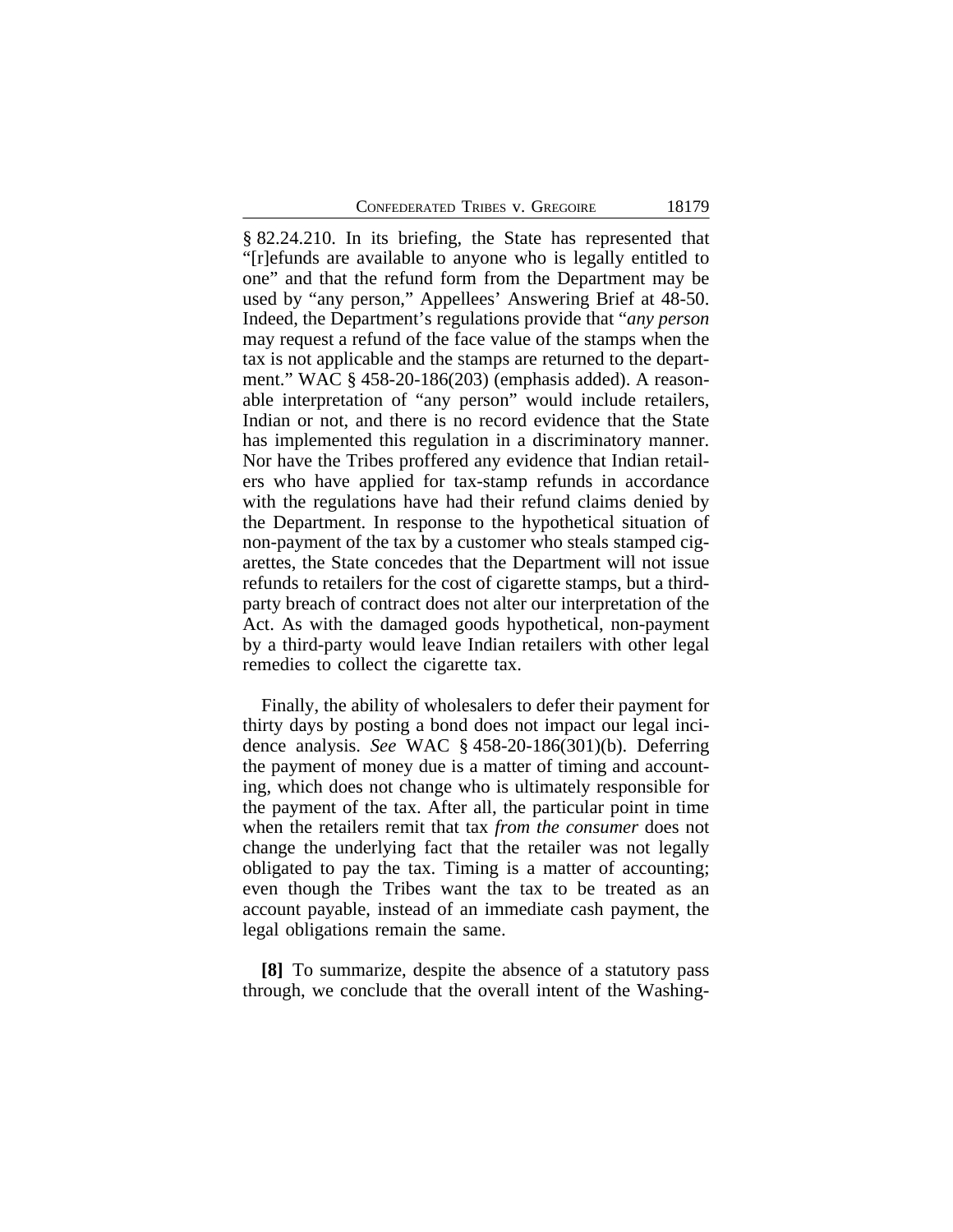ton cigarette tax, with respect to on-reservation sales by Indian retailers, is for consumers to be legally obligated to pay the cigarette tax. The precollection obligation is a minimal burden on the Tribes and their retailers and does not change the legal incidence calculation. We therefore hold that the provisions of the current Act are not materially different from those upheld in *Colville*, and that they do not contravene established principles of Indian tax immunity.

## **CONCLUSION**

For the foregoing reasons, the district court's grant of summary judgment and its dissolution of the temporary restraining order are **AFFIRMED**.

GUILFORD, District Judge, concurring in the judgment:

I concur in the result.

This case requires us to determine if a tax imposed on certain economic activity of the Tribes of the Yakama Nation creates a "legal incidence" upon the Tribes. The impact of various forms of taxation on a people has been apparent throughout our country's history, going back at least to when American patriots—ironically dressed as Indians—threw tea into Boston Harbor. The burden of taxation was the fuel in the fire of freedom ignited by our country's founders, and that burden continues to be a powerful factor in today's politics.

In this case, the tax burden must be analyzed through the prism of the "legal incidence" test, which often focuses on the issue of whether the tax can be passed through or passed along to others. An economist reviewing this "pass through" issue would analyze the demand elasticity for the product being taxed. In further review of the burden of taxation, an economist, aware of the negative slope of demand curves,